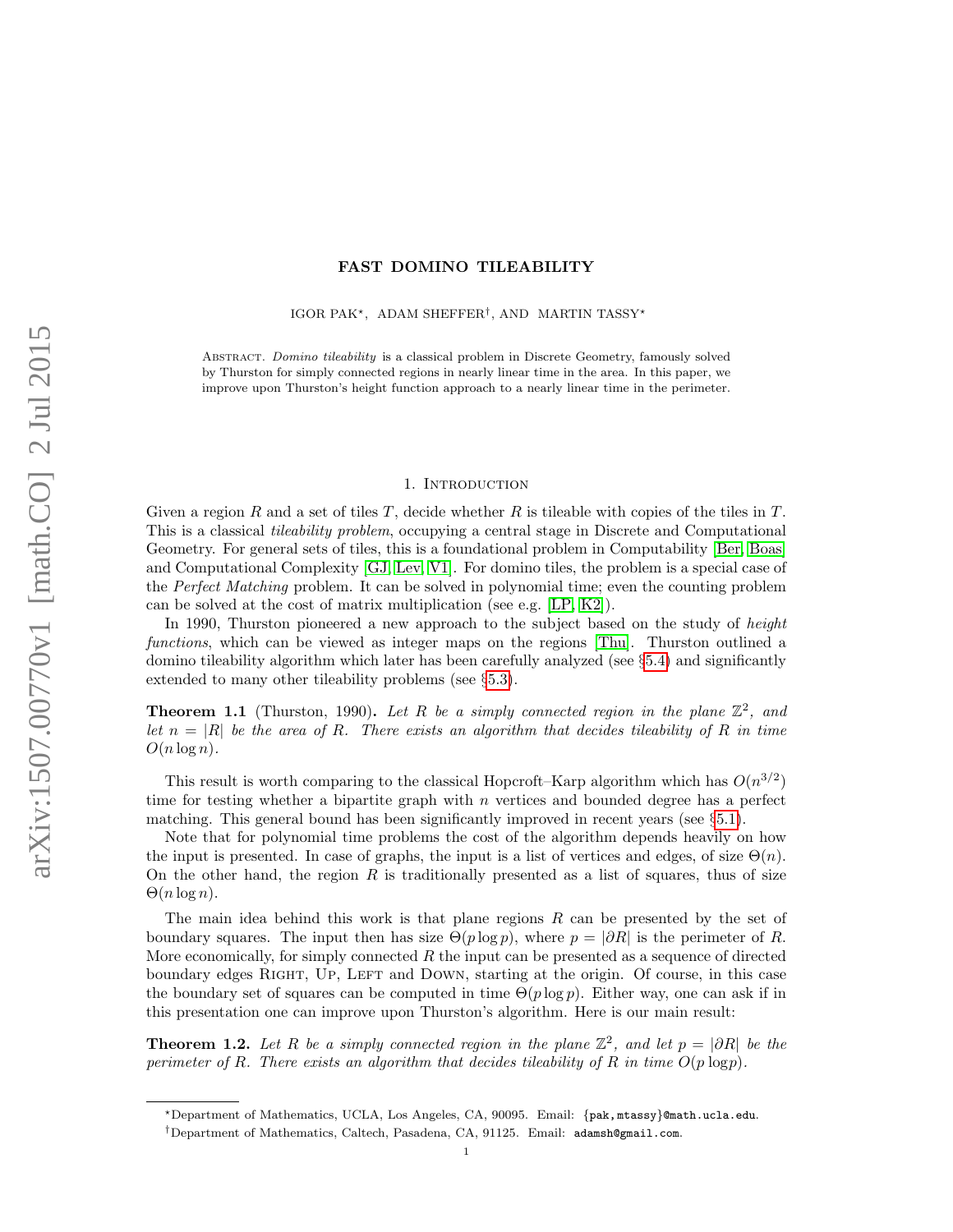The result gives the first improvement over Thurston's algorithm in 25 years, and is nearly optimal in this presentation. Clearly, the perimeter  $p = \Omega(\sqrt{n})$  can be significantly smaller than n, so Theorem [1.2](#page-0-0) improves upon Thurston's for all regions with  $p = o(n)$ .

Let us note that Thurston's algorithm not only decides domino tileability, but also constructs a domino tiling when the region is tileable. Specifically, Thurston shows that for every tileable region R there is a unique maximum tiling  $T<sub>∘</sub>$ , corresponding to the maximum height function of the region R. He then inductively computes  $T<sub>o</sub>$  in time  $O(n \log n)$ . Clearly, it would be unhelpful to match this result, since listing all dominoes requires  $\Omega(n \log n)$  time. However, we can do this in the following oracle model.

A tiling T of a region R is said to be *site-computable* with a *query cost* t if after preprocessing, for every square  $x \in R$ , we can compute the adjacent square y of a domino in T in time t. See §[5.2](#page-13-4) for the reasoning behind this model.

<span id="page-1-2"></span>**Theorem 1.3.** Let R be a simply connected region in the plane  $\mathbb{Z}^2$ , and let  $p = |\partial R|$  be the perimeter of R. If R is tileable with dominoes, the maximum tiling  $T<sub>∘</sub>$  is site-computable with a preprocessing time  $O(p \log p)$ , and a query time  $O(\log^2 p)$ .

The rest of the paper is structured as follows. In the next lengthy Section [2](#page-1-0) we present a criterion for domino tileability in terms of the height function on the boundary. The algorithm is presented in the following Section [3.](#page-5-0) We then show that similar results also hold for a triangular lattice (Section [4\)](#page-11-0). We conclude with final remarks and open problems in Section [5.](#page-13-5)

# 2. Tileability theorems

<span id="page-1-0"></span>In this section we present necessary and sufficient conditions for the domino tileability of simply connected regions in  $\mathbb{Z}^2$ . In the following section, we use these conditions to construct an algorithm for checking the tileability of a simply connected region. For the rest of this section we assume that  $\mathbb{Z}^2$  is endowed with a chessboard coloring, such that the square with corners  $(0, 0)$  and  $(1, 1)$  is white.

Let R be a simply connected region of  $\mathbb{Z}^2$  such that the origin is on the boundary of R and  $T_R$  is a tiling of R. A classic result (for example, see Fournier [\[Fou\]](#page-14-7)) states that there exists a height function  $h : R \to \mathbb{Z}$  that corresponds to  $T_R$ , and is defined as follows:

- $h(0, 0) = 0$ , and
- for an edge  $(x, y)$  in  $T_R$ , such that when crossing from x to y there is a white square to our left, we have  $h(x) - h(y) = 1$ .

We denote by  $\partial R$  the points of  $\mathbb{Z}^2$  that are on the boundary of R. To obtain a height function  $h : \partial R \to \mathbb{Z}$ , we start from  $(0, 0)$  and travel along the boundary. We begin by setting  $h(0, 0) = 0$ and then place a height value to each point that we visit, according to the second condition of the definition. That is, when we cross an edge from point x to point y, if there is a white square to our left we set  $h(y) = h(x) - 1$ , and otherwise  $h(y) = h(x) + 1$ . If R is not tileable, the final edge in our trip might not satisfy the condition. When this happens we say that  $\partial R$ has no valid height function.

The following well known lemma characterizes the functions  $h : R \to \mathbb{Z}$  that are height functions of some tiling of R.

<span id="page-1-1"></span>**Lemma 2.1** (see [\[Fou\]](#page-14-7)). Let R be a simply connected region of  $\mathbb{Z}^2$  with the origin on its boundary, and let  $\mathcal{H}_R$  be the set of height functions that correspond to tilings of R. Then a function  $h: R \to \mathbb{Z}$  is in  $\mathcal{H}_R$  if and only if the following conditions hold.

(i) For every  $x, y \in R$  such that  $x = (a_1, b_1), y = (a_2, b_2),$  and  $a_1 - a_2 = b_1 - b_2 = 0$ mod 2, we have  $h(x) - h(y) = 0 \mod 4$ .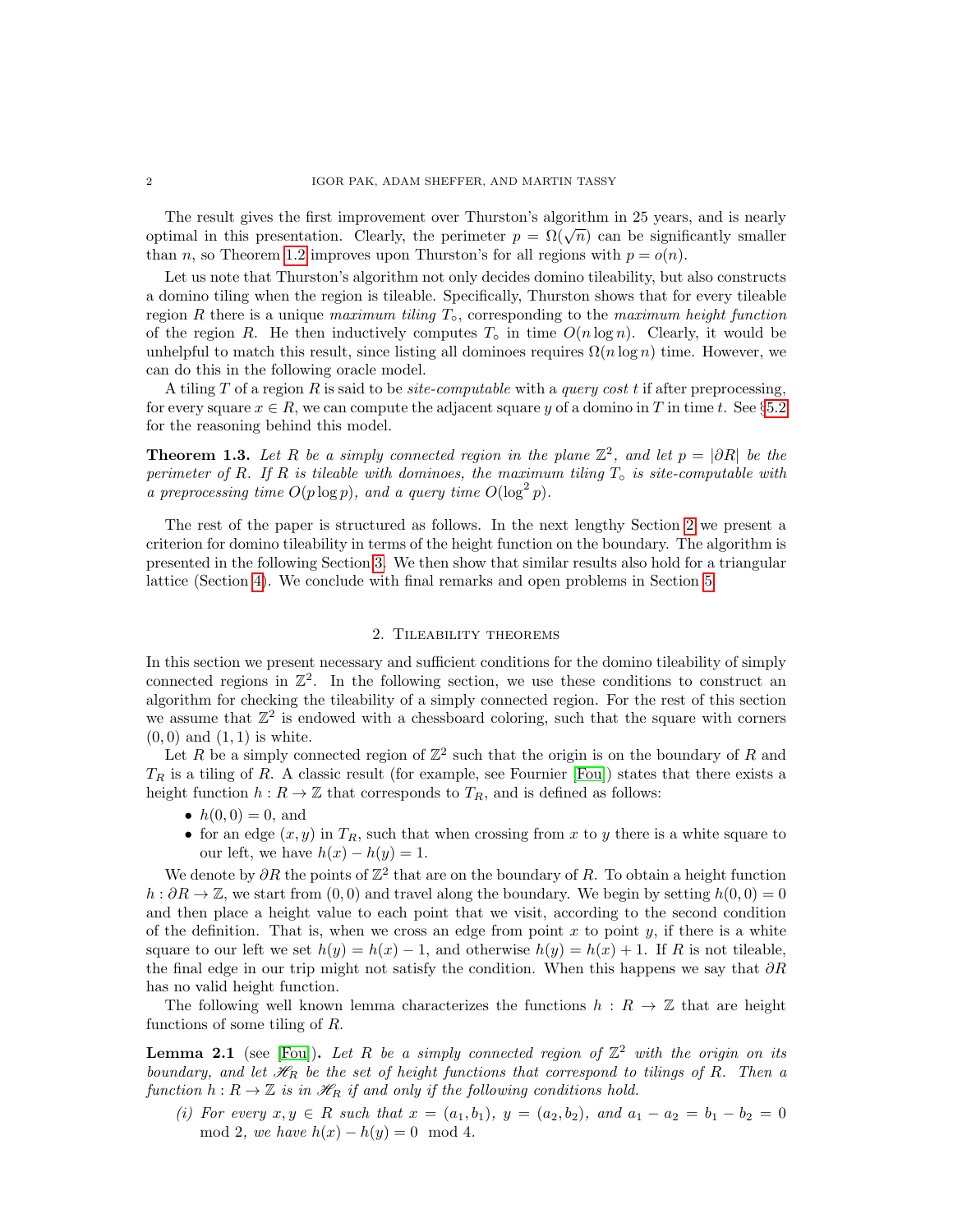- (ii) For every edge  $(x, y) \in \partial R$  such that when crossing from x to y there is a white square to our left, we have  $h(x) - h(y) = 1$ .
- (iii) For every edge  $(x, y) \in R$ , we have  $|h(x) h(y)| \leq 3$ .

One can also consider a tiling of the entire plane  $\mathbb{Z}^2$ . Lemma [2.1](#page-1-1) remains valid for such tilings, with Condition (ii) becoming redundant. In this case, the set of height functions  $\mathcal{H}_{\mathbb{Z}^2}$ that are zero at a given point  $x = (a, b)$  has a maximum element  $\alpha(x, \cdot)$  (i.e., for every  $p \in \mathbb{Z}^2$ , no height function  $h \in \mathcal{H}_{\mathbb{Z}^2}$  satisfies  $h(p) > \alpha(x, p)$  that is defined as follows. For a point  $y \in \mathbb{Z}^2$ , we write  $y = x + (i, j)$  and set  $\delta(i, j) = i - j \mod 2$ . If  $a - b = 0 \mod 2$ , then

$$
\alpha(x, y) = \begin{cases} 2\|y - x\|_{\infty} + \delta(i, j), & \text{if } i \ge j, \\ 2\|y - x\|_{\infty} - \delta(i, j), & \text{if } i < j. \end{cases}
$$

If  $a - b = 1 \mod 2$ , then

$$
\alpha(x, y) = \begin{cases} 2\|y - x\|_{\infty} - \delta(i, j), & \text{if } i \geq j, \\ 2\|y - x\|_{\infty} + \delta(i, j), & \text{if } i < j. \end{cases}
$$

It is easy to see that  $\alpha(x, \cdot)$  satisfies conditions (i) and (iii) of Lemma [2.1,](#page-1-1) and is thus a height function that corresponds to a tiling of  $\mathbb{Z}^2$ . Examples of maximal tilings that correspond to  $\alpha(x, \cdot)$  are depicted in Figure [1](#page-2-0) (left and center).



<span id="page-2-0"></span>FIGURE 1. Left and center: Maximal tilings that are centered at  $x$  and correspond to the height function  $\alpha(x, \cdot)$ . Right: Geodesic paths between x and y.

We say that a sequence of points  $(x_1, \ldots, x_n)$  is a *geodesic path* if

- For every  $i < n$ , we have  $||x_{i+1} x_1||_{\infty} = ||x_i x_1||_{\infty} + 1$ .
- For every  $i < n$ , the points  $x_i$  and  $x_{i+1}$  are corners of a common  $1 \times 1$  square in  $\mathbb{Z}^2$ .

The right part of Figure [1](#page-2-0) depicts several geodesic paths between the same pair of points.

One key observation in our proofs is that  $\alpha(x, \cdot)$  is strictly increasing on any geodesic path  $(x_1, \ldots, x_n)$ . By the conditions of Lemma [2.1,](#page-1-1) for any  $1 \leq i \leq n$  and height function h that is defined on  $x_i$  and  $x_{i+1}$ , there are exactly two possible values for  $h(x_{i+1}) - h(x_i)$ . One of these two values is negative, and the other is  $\alpha(x_1, x_{i+1}) - \alpha(x_1, x_i)$ . That is, for any height function h we have  $h(x_{i+1}) - h(x_i) \leq \alpha(x_1, x_{i+1}) - \alpha(x_1, x_i)$ .

Another useful observation is that for every geodesic path  $(x_1, \ldots, x_n)$  and  $1 < i < n$ , we have that  $(x_1, \ldots, x_i)$  and  $(x_i, \ldots, x_n)$  are also geodesic paths. By combining this with the previous observation, we notice that  $\alpha(x, \cdot)$  is additive on geodesic paths. That is, if  $(x_1, \ldots, x_n)$  is a geodesic path and  $1 < i < n$ , then  $\alpha(x_1, x_i) + \alpha(x_i, x_n) = \alpha(x_1, x_n)$ .

For a simply connected region R and two points  $x, y \in R$ , we write  $x \sim_R y$  if there exists a geodesic path between x and y that is fully in R. The following lemma gives a necessary and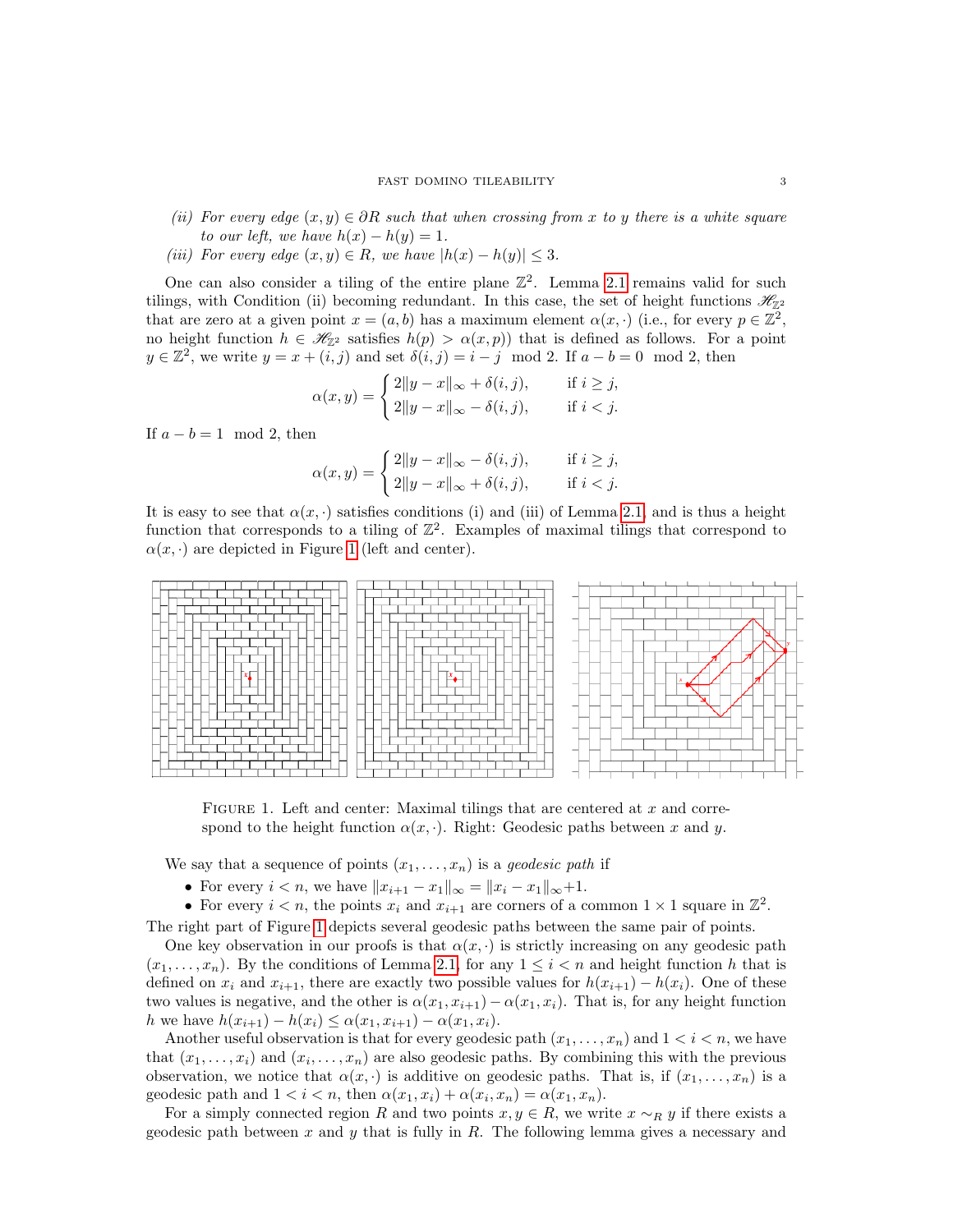sufficient condition for the tileability of a simply connected region  $R$ . This condition depends only on the height differences between pairs of points on the boundary  $\partial R$ .

<span id="page-3-1"></span>**Lemma 2.2.** Let R be a simply connected region of  $\mathbb{Z}^2$  that contains the origin and let h:  $∂R → ℤ$  be a valid height function of  $∂R$ . The region R is tileable if and only if for every pair  $x, y \in \partial R$  that satisfies  $x \sim_R y$ , we have

$$
-\alpha(y, x) \le h(y) - h(x) \le \alpha(x, y).
$$

*Proof.* We first prove that the condition is necessary. Assume that  $R$  is tileable and extend the domain of h to all of R according to a specific tiling of R. Let  $(x_1, ..., x_n)$  be a geodesic path between two points  $x, y \in \partial R$  (that is,  $x_1 = x$  and  $x_n = y$ ). Recall that for every  $1 \leq i < n$  we have  $h(x_{i+1}) - h(x_i) \leq \alpha(x, x_{i+1}) - \alpha(x, x_i)$ , which implies

$$
h(y) - h(x) = \sum_{i=1}^{n-1} (h(x_{i+1}) - h(x_i)) \le \sum_{i=1}^{n-1} (\alpha(x, x_{i+1}) - \alpha(x, x_i)) = \alpha(x, y) - \alpha(x, x).
$$

Since  $\alpha(x, x) = 0$ , we get that  $h(y) - h(x) \leq \alpha(x, y)$ . A symmetric argument implies  $h(x)$  –  $h(y) \leq \alpha(y, x)$ , which completes this part of the proof.

We next prove that the condition of the lemma is sufficient. For that, we show that the function

(1) 
$$
h_{\max}(y) = \min_{x \in \partial R, x \sim_R y} [h(x) + \alpha(x, y)]
$$

satisfies the three conditions of Lemma [2.1](#page-1-1) (with respect to  $R$ ). For Condition (ii), it suffices to show that for every  $y \in \partial R$  we have  $h_{\max}(y) = h(y)$  (since h satisfies this condition by definition). Consider such a point  $y \in \partial R$ . In the definition of  $h_{\max}(y)$  in [\(1\)](#page-3-0), if the minimum is obtained by y, then  $h_{\text{max}}(y) = h(y) + \alpha(y, y) = h(y)$ . Assume for contradiction that the minimum is not obtain by y, but rather by a point  $x \in \partial R \setminus \{y\}$  for which  $x \sim_R y$ . Assuming that the condition of the lemma holds, we have

<span id="page-3-0"></span>
$$
h_{\max}(y) = h(x) + \alpha(x, y) \ge h(y),
$$

which contradicts y not leading to the minimum value. Thus, for every  $y \in \partial R$  we have  $h_{\text{max}}(y) = h(y)$ , and Condition (ii) is satisfied by  $h_{\text{max}}$ .

For every  $x \in \partial R$ , the function  $h + \alpha(x, \cdot)$  satisfies Condition (i) since both h and  $\alpha(x, \cdot)$ are height functions. Since  $h_{\text{max}}(y) = h(y)$  for every  $y \in \partial R$ , the function  $h_{\text{max}}$  satisfies Condition i(i) on  $\partial R$ . This "forces" the various functions  $\alpha(x, \cdot)$  to be identical mod 4 on  $\partial R$ , and thus all over R. That is, for any  $y \in \partial R$  the expression  $h(x) + \alpha(x, y) \mod 4$  does not depend on the choice of  $x \in \partial R$ . This in turn implies that  $h_{\max}$  satisfies Condition (i).

It remains to prove that  $h_{\text{max}}$  satisfies Condition (iii); that is, to show that for every pair of adjacent points  $x, y \in R$ , we have  $|h_{\max}(x) - h_{\max}(y)| \leq 3$ . If both x and y are in  $\partial R$ , this is immediate from Condition (ii). Thus, without loss of generality, we assume that  $x$  is in the interior of R. Let  $z \in \partial R$  satisfy  $h_{\max}(x) = h(z) + \alpha(z, x)$  and let  $P = (x_1, \ldots, x_n)$  be a geodesic path from z to x that is contained in R. Let  $x_i$  be the last vertex in P that is on  $\partial R$ , and notice that  $P' = (x_i, \ldots, x_n)$  is a geodesic path from  $x_i$  to x. Since  $h_{\max}(x)$  has the maximum increase rate that any height function may have, we obtain that  $h_{\max}(x) = h(x_i) + \alpha(x_i, x)$ . Since P' does not contain edges of  $\partial R$ , there must exist a geodesic path from  $x_i$  to y. The length of this path cannot be longer than  $P'$  by more than one step (e.g., see Figure [2\)](#page-4-0), which immediately implies  $h_{\max}(y) - h_{\max}(x) \leq 3$ . A symmetric argument yields  $h_{\max}(x) - h_{\max}(y) \leq 3$ , and completes the proof of Condition (iii). completes the proof of Condition (iii).

For points  $x, y \in \partial R$ , we denote by  $G(x, y)$  the set of points in  $\mathbb{Z}^2$  that are in at least one geodesic path between x and y. Notice that  $G(x, y)$  is a rectangle with edges of slopes  $\pm 1$ , possibly with two opposite corners truncated; for example, see the right part of Figure [1.](#page-2-0) Let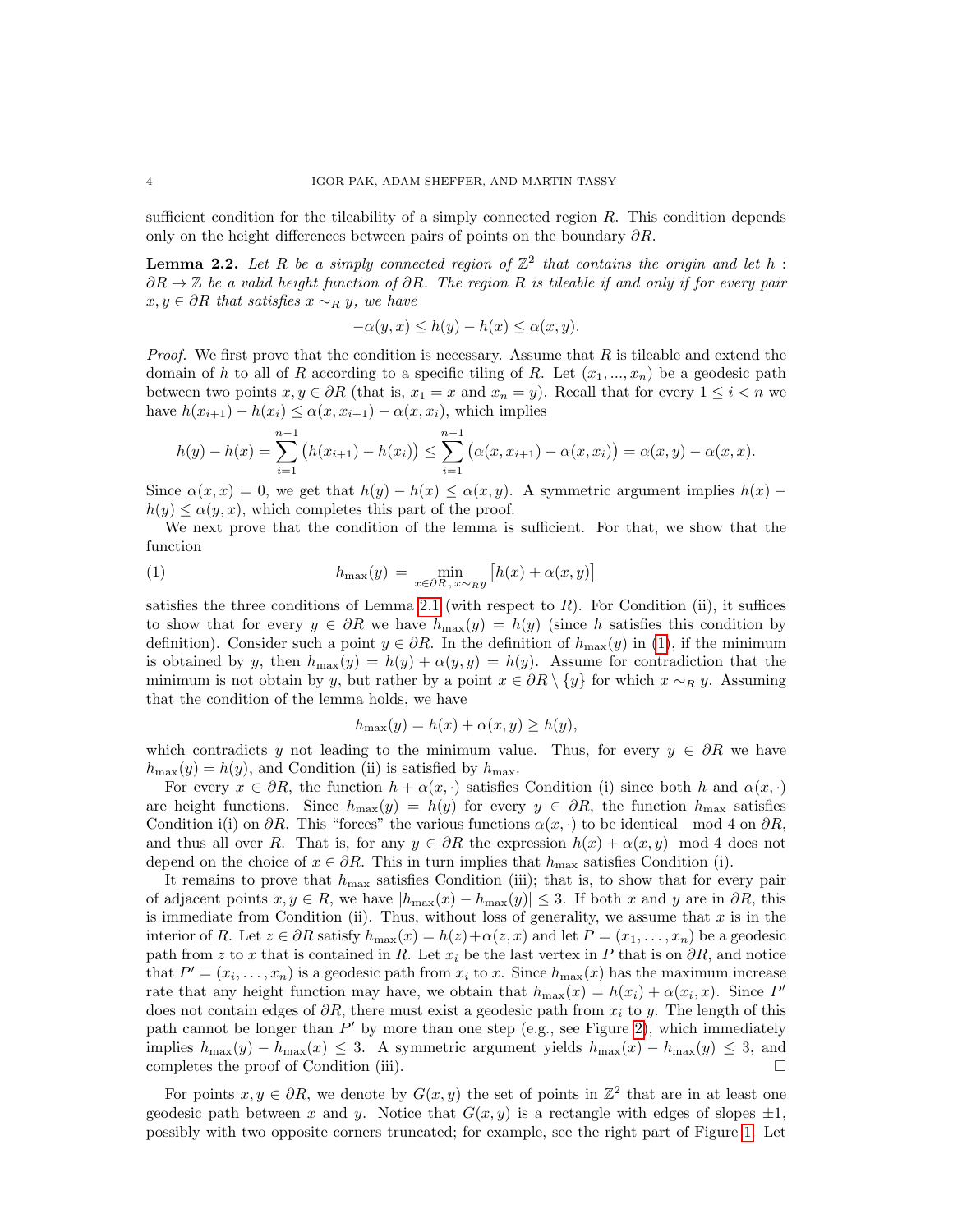

<span id="page-4-0"></span>FIGURE 2. If  $y$  is adjacent to the interior point  $x$ , then a geodesic path from  $x'$  to x implies a geodesic path of a similar length from  $x'$  to y.

S be a set that contains  $\partial R$  and any number of points from the interior of R. We write  $x \approx_S y$ if  $x, y \in S$  and  $G(x, y) \setminus \{x, y\}$  is disjoint from S. The following theorem is a refinement of Lemma [2.2,](#page-3-1) which reduces the number of point pairs that determine whether a region is tileable.

<span id="page-4-2"></span>**Theorem 2.3.** Let R be a simply connected region of  $\mathbb{Z}^2$  that contains the origin, let  $h : \partial R \to \mathbb{Z}$ be a valid height function, and let  $S \subset R$  be a subset that contains  $\partial R$ . The region R is tileable if and only if there exists a function  $g : S \to \mathbb{Z}$  such that  $g = h$  on  $\partial R$  and for every pair  $x, y \in S$  that satisfies  $x \approx_S y$ , we have

(2) 
$$
-\alpha(y,x) \le g(y) - g(x) \le \alpha(x,y).
$$

*Proof.* We first prove that the condition is necessary. Assume that R has a tiling T and let  $g: R \to \mathbb{Z}$  be corresponding height function. By definition,  $g = h$  on  $\partial R$  and g satisfies [\(2\)](#page-4-1) for every  $x, y \in \partial R$  with  $x \sim_R y$ . For every pair  $x, y \in \partial S$  for which  $x \approx_S y$  there exists a geodesic path  $(x_1, \ldots, x_n)$  in R with  $x = x_1$  and  $y = x_n$ . As in the proof of Lemma [2.2,](#page-3-1) we have

<span id="page-4-1"></span>
$$
g(y) - g(x) = \sum_{i=1}^{n-1} (g(x_{i+1}) - g(x_i)) \le \sum_{i=1}^{n-1} (\alpha(x, x_{i+1}) - \alpha(x, x_i)) = \alpha(x, y).
$$

A symmetric argument implies  $g(x) - g(y) \leq \alpha(y, x)$ , which completes the proof of this part.

To prove that the condition of the theorem is sufficient, we show that it implies the condition of Lemma [2.2.](#page-3-1) That is, if a function g satisfies [\(2\)](#page-4-1) for every pair  $x, y \in \partial S$  with  $x \approx_S y$ , then the same condition is also satisfied for every pair  $x, y \in \partial R$  with  $x \sim_R y$ .

Consider a pair  $x, y \in S$  such that  $x \sim_R y$ . We prove that [\(2\)](#page-4-1) holds for  $x, y$  by induction on  $||x - y||_{\infty}$ . Since  $\partial R \subset S$ , this would complete the proof of the theorem. For the induction basis, consider the case where  $||x - y||_{\infty} = 1$ . In this case we have  $x \approx_S y$ , so [\(2\)](#page-4-1) is satisfied for  $x, y$  by the definition of q.

For the induction step, consider the case where  $||x-y||_{\infty} = k > 1$ . In this case, either  $x \approx_S y$ and [\(2\)](#page-4-1) is satisfied by the definition of g, or there exists a geodesic path  $P = (x_1, \ldots, x_n)$  between x and y that is in R and intersects  $S \ \{x, y\}$ . In the latter case, let  $x_i$  be a vertex of P that is in  $S \setminus \{x, y\}$ . Then  $(x_1, \ldots, x_i)$  is a geodesic path between x and  $x_i$  and  $(x_i, \ldots, x_n)$  is a geodesic path between  $x_i$  and  $x_n$ . By the induction hypothesis, we have

$$
\alpha(x_i, x) \le g(x_i) - g(x) \le \alpha(x, x_i),
$$
  
 
$$
\alpha(y, x_i) \le g(y) - g(x_i) \le \alpha(x_i, y).
$$

By combining these two inequalities we get  $g(y) - g(x) \leq \alpha(x, x_i) + \alpha(x_i, y)$ . Since P is obtained by combining a geodesic path from  $x$  to  $x_i$  together with a geodesic path from  $x_i$  to  $y$ , we have  $\alpha(x, x_i) + \alpha(x_i, y) = \alpha(x, y)$ , which in turn implies  $g(y) - g(x) \leq \alpha(x, y)$ . A symmetric argument implies  $g(x) - g(y) \leq \alpha(y, x)$ , which completes the induction step and the proof of the theorem. the theorem.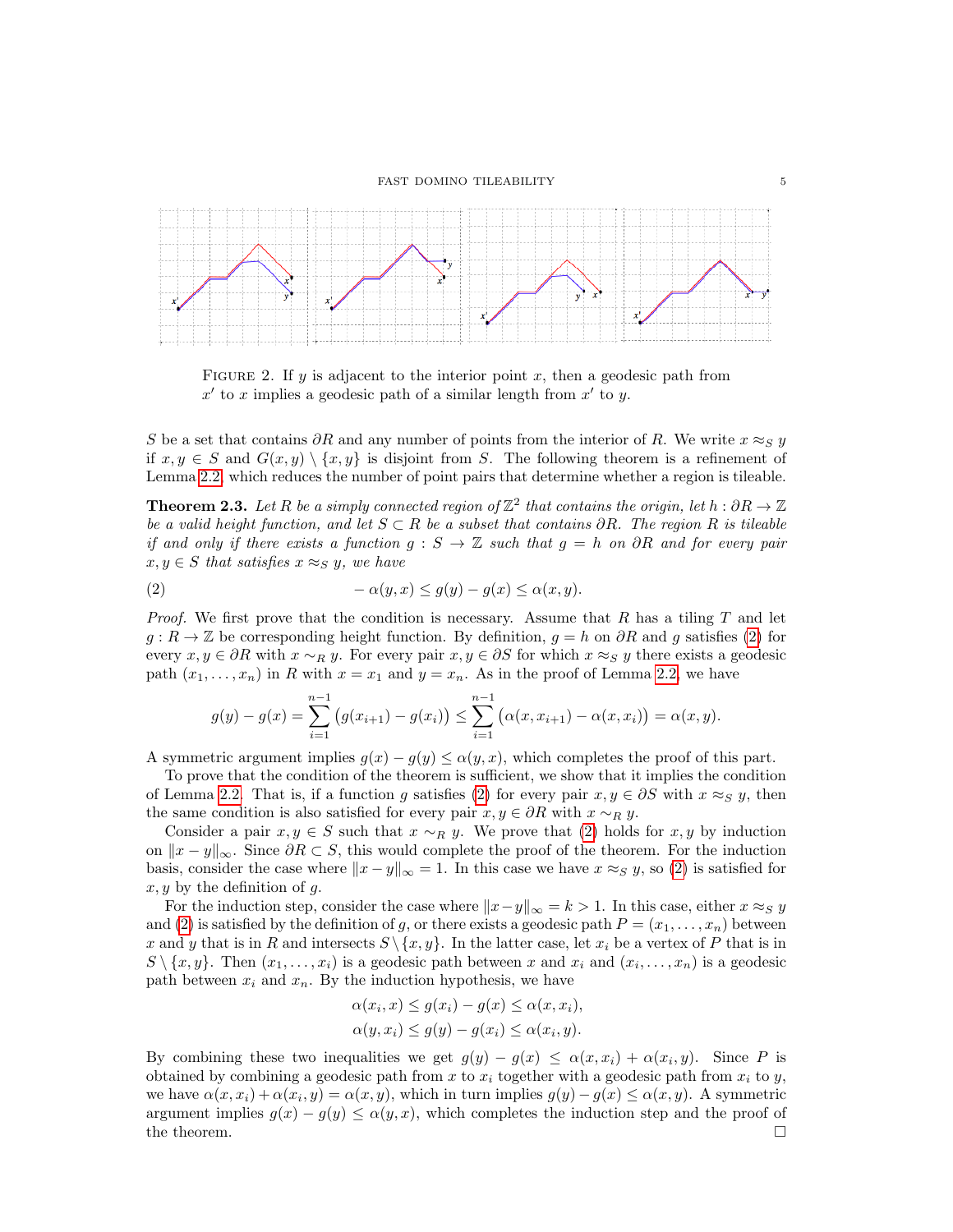### <span id="page-5-0"></span>6 IGOR PAK, ADAM SHEFFER, AND MARTIN TASSY

#### 3. Algorithm for tileability

3.1. Outline. In this section we prove theorems [1.2](#page-0-0) and [1.3.](#page-1-2) First, we present an algorithm for checking whether a simply connected region  $R$  is tileable. The algorithm is based on partitioning R into interior-disjoint squares of various sizes. These squares have their vertices in  $\mathbb{Z}^2$ , but are "rotated by  $45^{\circ}$ " in the sense that the slopes of their edges are 1 and -1. To cover R with such squares, along the boundary of R we use right-angled triangles with two edges of length 1, instead of squares; for example, see Figure [3.](#page-5-1) We consider the set  $S$  that consists of  $\partial R$  together with the vertices of the rotated squares. By Theorem [2.3,](#page-4-2) to check whether R is tileable it suffices to compare between pairs  $x, y \in S$  that satisfy  $x \approx_S y$ . We will prove that each point of S participates in at most eight such pairs, which would in turn imply that total number of pairs that satisfy  $x \approx_S y$  is at most linear in the perimeter of R.



Figure 3. A subdivision of the area that is bounded by the solid edges into rotated squares and right-angled triangles with two edges of length 1.

# <span id="page-5-1"></span>3.2. Partitioning the region. We begin with the following technical result.

<span id="page-5-2"></span>**Theorem 3.1.** Let R be a simply connected region with  $|\partial R| = p$ . Then there exists a subdivision S of R into  $O(p)$  interior-disjoint rotated squares and right-angled triangles with two edges of length 1. Such a subdivision can be found in  $O(p \log p)$  time.

Proof. We prove the theorem by presenting an algorithm that receives a simply connected region R with perimeter p and constructs a subdivision S of R in time  $O(p \log p)$ . The subdivision S consists of  $O(p)$  rotated squares and right-angled triangles with two edges of length 1. All of the squares in this proof are rotated by 45◦ .

We begin the algorithm by initializing several variables. Set  $Q_{\text{in}} = Q_{\text{out}} = \emptyset$  where  $Q_{\text{in}}$ (respectively,  $Q_{\text{out}}$ ) is a set in which we place squares that are fully on the inside of R (resp., fully on the outside of  $R$ ). Let n be the smallest power of 2 that is larger or equal to  $2p$ , consider an  $\sqrt{2n} \times \sqrt{2n}$  square that fully contains R, and let  $S_0$  be a set that contains only this square. We repeat the following process for  $t = \log_2 n$  iterations:

- At the beginning of iteration i we consider the set  $S_{i-1}$ , which contains interior-disjoint squares of size  $\sqrt{2n}/2^{i-1} \times \sqrt{2n}/2^{i-1}$  that were obtained in the preceding iteration. We partition each of these squares into four interior-disjoint squares of size  $\sqrt{2}n/2^i \times \sqrt{2}n/2^i$ . Denote the set of these  $4|S_{i-1}|$  squares as  $T_i$ . For each square of  $T_i$ , we record the four squares of  $Q_{\text{in}} \cup Q_{\text{out}} \cup T_i$  that share a boundary with it (some of these might not be squares but the area outside of the square of  $S_0$ . This can be done in constant time by using the information that was stored in the previous iteration for the squares of  $T_{i-1}$ .
- We travel across  $\partial R$ . Every time that we enter a square  $s \in T_i$ , we mark the point from which we entered s, mark what side of this boundary point of s is the interior of  $R$ , and insert s into  $S_i$ .
- For every square  $s \in T_i \setminus S_i$ , we check whether s is in the interior or in the exterior of R (see below for the full details of this process). If s is in the interior, we add s to  $Q_{\text{in}}$ . Otherwise, we add it to  $Q_{\text{out}}$ .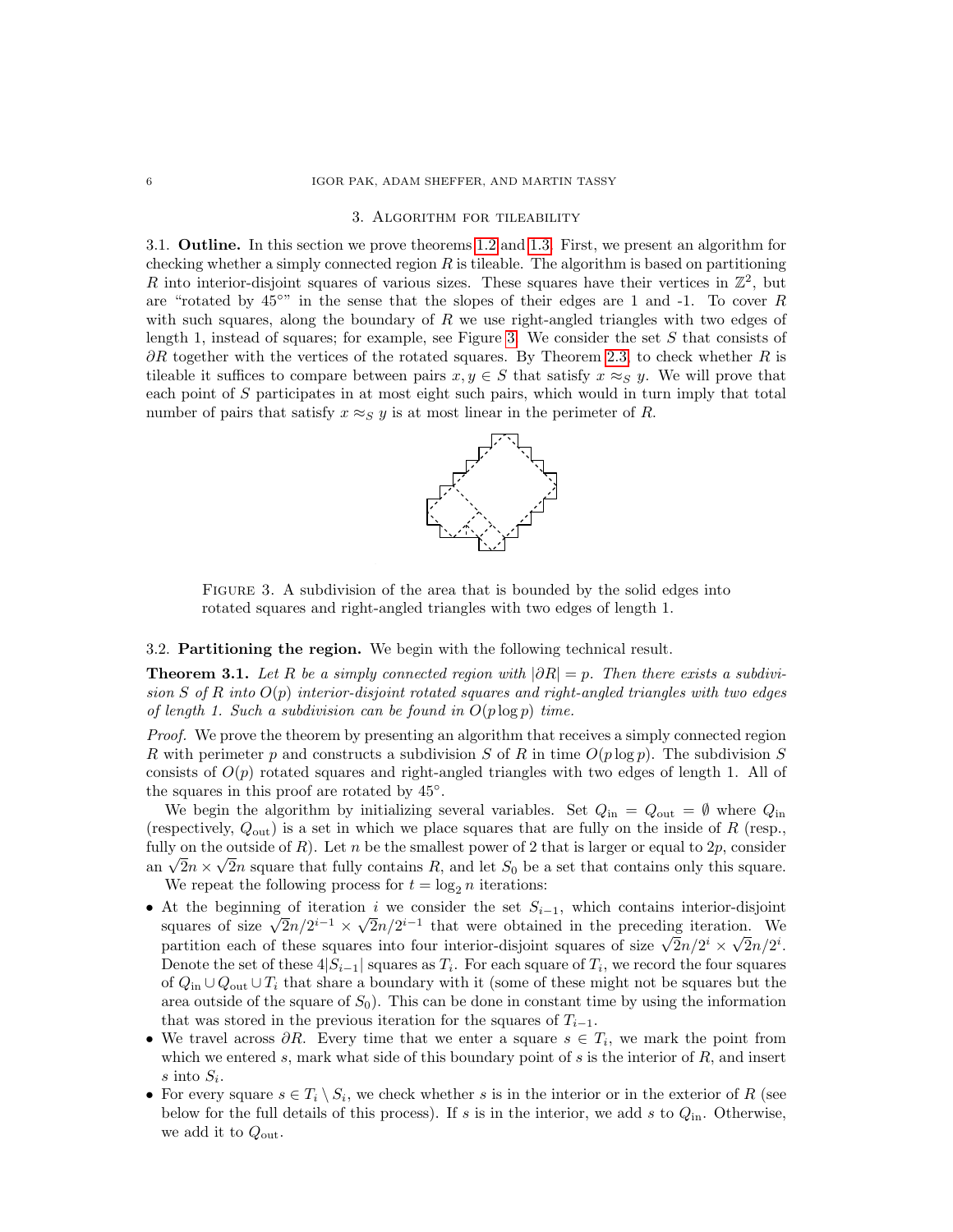After  $\log_2 n$  iterations, we have a set  $Q_{\text{in}}$  of interior-disjoint squares that are fully contained in R and a set  $S_{\log_2 n}$  of  $\sqrt{2} \times \sqrt{2}$  squares whose interior is intersected by ∂R. We split every square  $s \in S_{\log_2 n}$  into four right-angled triangles and insert into S the triangles that are in the interior of R (out of the four triangles, betweein one and three are in the interior). After also inserting  $Q_{\text{in}}$  into S, the set S is a subdivision of R into interior-disjoint squares and right-angled triangles.

We now explain how, at the end of the *i*-th iteration, we go over each square  $s \in T_i \setminus S_i$  and check whether s is in the interior or in the exterior of R. We go over the squares of  $T_i \setminus S_i$  in an arbitrary order. When considering a square  $s \in T_i \setminus S_i$ , we already know which squares of  $Q_{\text{in}} \cup Q_{\text{out}} \cup T_i$  share a boundary with s. Notice that there exists a unique square in each side, and that these four squares may be of different sizes.

- If one of the four surrounding squares is in  $Q_{\text{in}}$ , we add s to  $Q_{\text{in}}$ .
- Otherwise, if one of the four surrounding squares is in  $Q_{\text{out}}$ , we add s to  $Q_{\text{out}}$ .
- Otherwise, if one of the four neighboring squares  $s'$  is in  $S_i$ , we travel along the boundary of  $s'$  until we get to an intersection with the border of R (we marked these intersection points when inserting  $s'$  to  $S_i$ ). For each such intersection point we previously marked which side is the interior of  $R$ , and we can use this information to determine whether  $s$  is on the outside or on the inside of R (and then place s accordingly in  $Q_{\text{in}}$  or in  $Q_{\text{out}}$ ).
- We remain with the case where the four neighboring squares are currently in  $T_i \setminus (S_i \cup Q_{in} \cup$  $Q_{\text{out}}$ ). In this case, we arbitrarily choose one of these four neighbours  $s'$  and add s to the "waiting list" of  $s'$  (see below for the purpose of this list).

If several squares of  $T_i \ S_i$  form a connected component, then either all of these squares are in the interior of  $R$  or all of these square are in the exterior of  $R$ . Thus, each time that we decide whether a square  $s \in T_i \setminus S_i$  goes into  $Q_{\text{in}}$  or into  $Q_{\text{out}}$ , we inspect the waiting list of s and place the squares that are in it in the same Q (we then have to check the waiting lists of each of these squares, and so on).

The running time of the algorithm. Notice that  $2p \leq n \lt 4p$ , so for any asymptotic bound that we derive with respect to n, we may replace n with p. To show that the running time of the algorithm is  $O(p \log p)$ , we require following lemma.

<span id="page-6-0"></span>Lemma 3.2.  $|S_i| < 9 \cdot 2^{i-1}$ .

*Proof.* Partition the square of  $S_0$  into  $4^i$  interior-disjoint squares of size  $\sqrt{2n}/2^i \times \sqrt{2n}/2^i$ , and denote the set of these squares as  $S_i'$ . Notice that  $S_i \subset S_i'$ . Specifically,  $S_i$  consists of the squares of  $S_i'$  that are intersected by  $\partial R$ . We traverse  $\partial R$  starting from an arbitrary point  $v_1$ . During this process we will mark fewer than  $9 \cdot 2^{i-1}$  squares, so that the marked squares fully contain the boundary of R. This would immediately imply  $|S_i| < 9 \cdot 2^{i-1}$ .

We first mark a square of  $S_i'$  that contains  $v_1$  (there are at most four such squares), and the eight squares that surround it (i.e., share a vertex with it). We then continue to travel across the boundary of  $R$  until we get to a point  $v_2$  that is not contained in any marked square. We mark a square of  $S_i'$  that contains  $v_2$  and the eight squares surrounding it (some of these squares are already marked, and remain so). We then continue to travel until we reach a point  $v_3$  that is not in any marked square. We continue in the same manner until we return to  $v_1$ .

Notice that each time that we get to a point  $v_i$  that is in no marked square, we mark fewer than nine unmarked squares. After marking these squares, we travel at least  $2n/2<sup>i</sup>$  steps along ∂R before we reach  $v_{i+1}$ . Since ∂R is of length  $p \leq n$ , the total number of marked squares is smaller than 9 · 2<sup>*i*-1</sup> smaller than  $9 \cdot 2^{i-1}$ <sup>i</sup>−<sup>1</sup>

The algorithm consists of  $t = \log_2 n$  iterations. Let us show that each iteration has a running time of  $O(n)$ , which would complete the proof of the theorem. Consider the running time of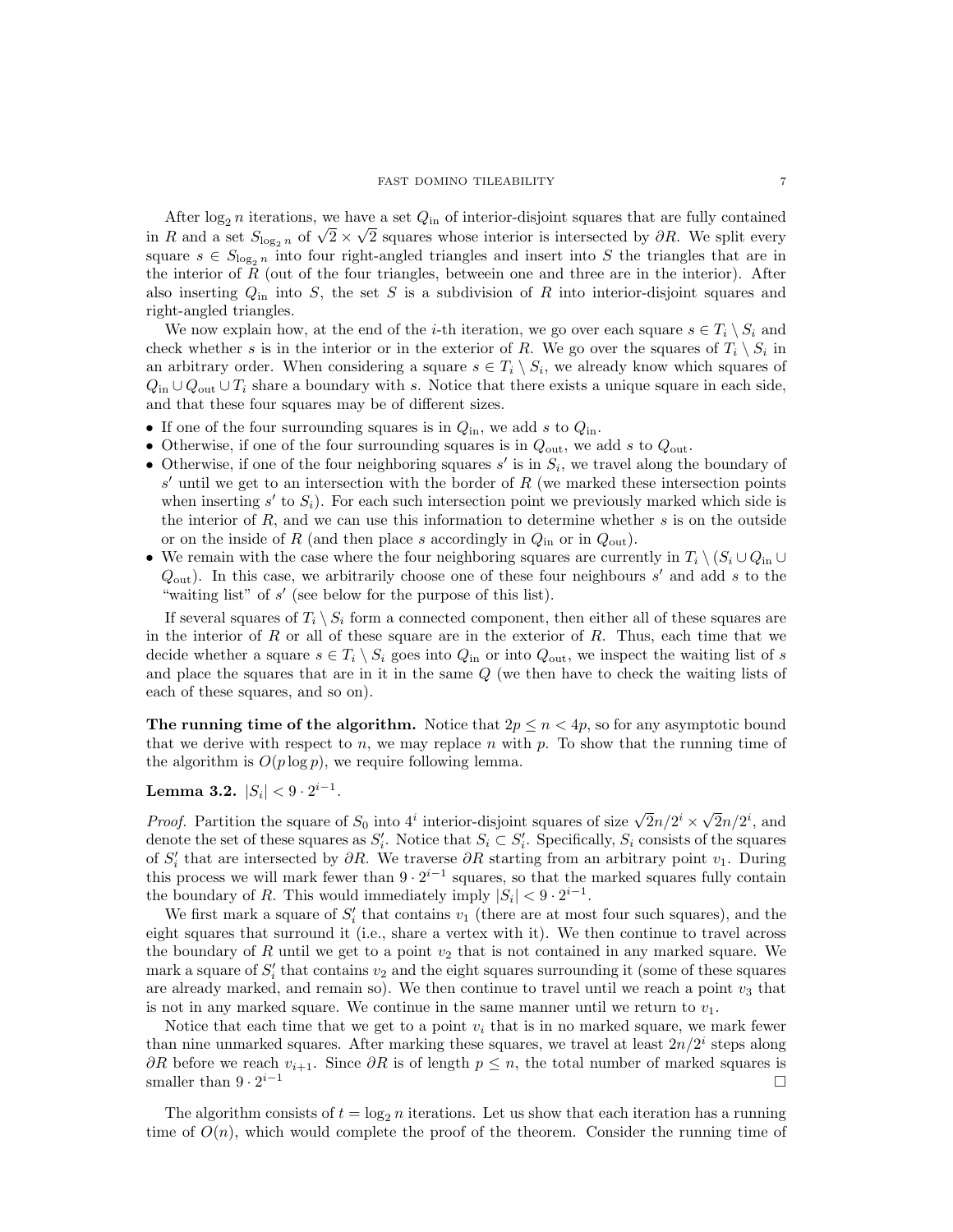the *i*-th iteration. By lemma [3.2,](#page-6-0) we start this iteration with a set  $S_{i-1}$  of  $O(2<sup>i</sup>)$  squares, and partition it into a set  $T_i$  of  $O(2^i)$  squares. For each new square we also record the four squares of  $Q_{\text{in}} \cup Q_{\text{out}} \cup T_i$  that are its direct neighbors. Since handling each square of  $T_i$  requires constant time, this step takes  $O(2<sup>i</sup>) = O(n)$  time.

We then travel the boundary of R, and every time that we cross to a different square of  $T_i$ we perform a constant number of operations (marking the entry point and possibly inserting the square into  $S_i$ ). By considering the origin to be the bottom left corner of the square of  $S_0$ , we can easily decide when we enter a new square of  $T_i$ . This occurs exactly when the x or y coordinate of our current position becomes 0 mod  $(n/2<sup>i</sup>)$ . Thus, the entire traversal of the boundary of R takes  $O(n)$  time.

The last part of the *i*-th iteration involves going over each square  $s \in T_i \setminus S_i$  and checking whether s is fully in the interior or in the exterior of  $R$ . This check is based on the the four squares that surround s. The only case that takes more than a constant time occurs when none of these squares is in  $Q_{\text{in}}$  and  $Q_{\text{out}}$ , while at least one is in  $S_i$ . In this case we travel along the boundary of such a neighboring square. The perimeter of such a square is  $4n/2^i$ , so each instance of this case takes  $O(n/2^i)$  times. By lemma [3.2,](#page-6-0)  $|S_i| = O(2^i)$  and we consider each square of  $S_i$  at most four times (at most once for each of its four direct neighbors). Thus, the combined time of all of these checks is  $O(n)$ .

The only issue that we did not consider so far is the time required to handle the waiting lists. Since each square of  $T_i$  is in at most one such list, and since  $|T_i| = O(2^i)$ , the total time for handling the waiting lists is  $O(2<sup>i</sup>) = O(n)$ . Finally, It is easy to see that the last step of the algorithm, of cutting the squares of  $S_t$  into triangles, requires  $O(n)$  time. This completes the proof.

**Bounding** |S|. By Lemma [3.2,](#page-6-0) in the *i*-th iteration the algorithm adds fewer than  $|S_i| < 9 \cdot 2^{i-1}$ squares to  $Q_{\text{in}}$ . Summing this quantity over the  $\log_2(n)$  iterations of the algorithm yields  $|S| = O(n) = O(p)$ , as asserted. Some of these squares may be split into two triangles, but this does not affect the asymptotic size of S. does not affect the asymptotic size of S.

*Proof of Theorem [1.2.](#page-0-0)* We begin by running the algorithm of Theorem [3.1,](#page-5-2) to obtain a subset  $S \subset R$  of  $O(p)$  interior-disjoint squares and triangles that cover R. We build a graph  $G = (V, E)$ , where V consists of the points of  $\partial R$  and the vertices of the squares and triangles of S. An edge  $(x, y) \in V^2$  is in E if and only if  $x \approx_S y$ . Notice that  $|V| = O(p)$ .

**Bounded degrees.** We now prove that every vertex of  $G$  is of degree at most eight. That is, that any point  $x \in S$  satisfies  $x \approx_S y$  for at most eight points  $y \in S \setminus \{x\}.$ 

We first consider the case where  $x \in \partial R$ , which forces x to be adjacent to triangles of S (and to at most one square); for example, see Figure [4\(](#page-8-0)a). We say that x forms a valid pair with  $y \in V$  if  $x \approx_S y$ . In the current case, x forms a valid pair with vertices that are are in a common triangle with it. Moreover, x forms a valid pair with a point  $y \in V$  that does not share a triangle with it if and only if the straight-line segment between x and  $y$  is fully in the interior of R, does not contain any other points of V, and has a slope  $\pm 1$ . Thus, in this case x participates in at most seven valid pairs.

Next, consider the case where  $x \notin \partial R$  and is at the corner of four squares and/or pairs of triangles of S; for example, see Figure  $4(b)$ . As before, x creates a valid pair with each vertex of V that shares a triangle with  $x$ . The maximum degree of eight is obtained when  $x$  is surrounded by four pairs of triangles. If x is a vertex of a square  $s \in S$ , denote the two edges of s that are adjacent to x as  $e_1$  and  $e_2$ . Notice that x creates a valid pair with the point of V that is closest to it along  $e_1$  and with the point of V that is closest to it along  $v_2$ . For example, in the case of the square to the right of x in Figure [4\(](#page-8-0)b), these vertices are  $y_1$  and  $y_2$ .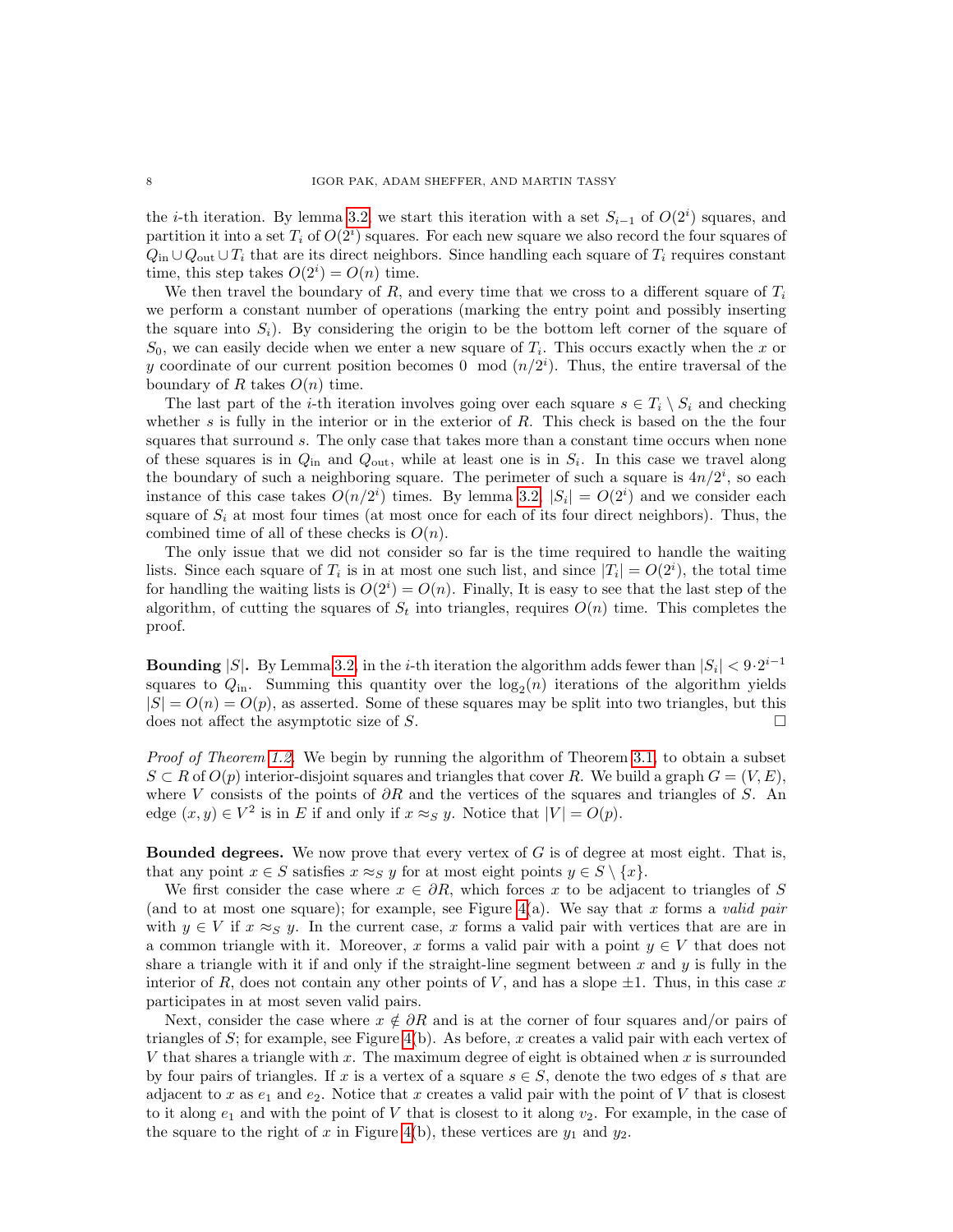FAST DOMINO TILEABILITY 9



<span id="page-8-0"></span>FIGURE 4. (a) When  $x \in \partial R$ , it is blocked by triangles. (b) The point x is the corner of three squares and one pair of triangles of S.

Beyond the valid pairs that are described in the previous paragraph,  $x$  cannot create a valid pair with any other point of  $V$ . For example, in Figure [4\(](#page-8-0)b)  $x$  cannot form a valid pair with any additional vertex  $z$  that is to its right, since there must be a geodesic path between  $x$  and  $z$ that contains either  $y_1$  or  $y_2$ .



<span id="page-8-1"></span>FIGURE 5. The case where x is on the boundary of a square  $s \in S$  without being a vertex of s.

Finally, it is possible that  $x \notin \partial R$  and x is on the boundary of a square  $s \in S$  without being a vertex of s; for example, see Figure [5.](#page-8-1) In the figure, x does not form a valid pair with  $z_2$ , z<sub>3</sub>, and z<sub>4</sub>, due to geodesic paths that contain z<sub>1</sub>. While  $x \approx_S y_2$ , we have  $x \not\approx_S y_1$  due to a geodesic path that contains  $y_2$ . Similarly,  $x \not\approx_S y_3$  due to  $x'$ . By the way in which we perform our subdivision of R into squares, it is impossible to have a subdivision where  $x$  but without  $x'$  (that is, the square below x cannot exist without the square to the right of x. The latter square may be further subdivided). Similarly,  $x'$  forms a valid pair with  $y_3$  but not with  $y_2$ ,  $y_1$ , and the vertices to the right of  $y_3$ .

The examples in the previous paragraph illustrate a general principle: When  $x$  is on the boundary of a square  $s \in S$  without being a vertex of s, out of the points  $y \in V$  for which the segment  $xy$  intersects the interior of s, at most one point creates a valid pair with  $x$ . Specifically, such a point y creates a valid pair with x if and only if the segment  $xy$  has slope 1 or -1, does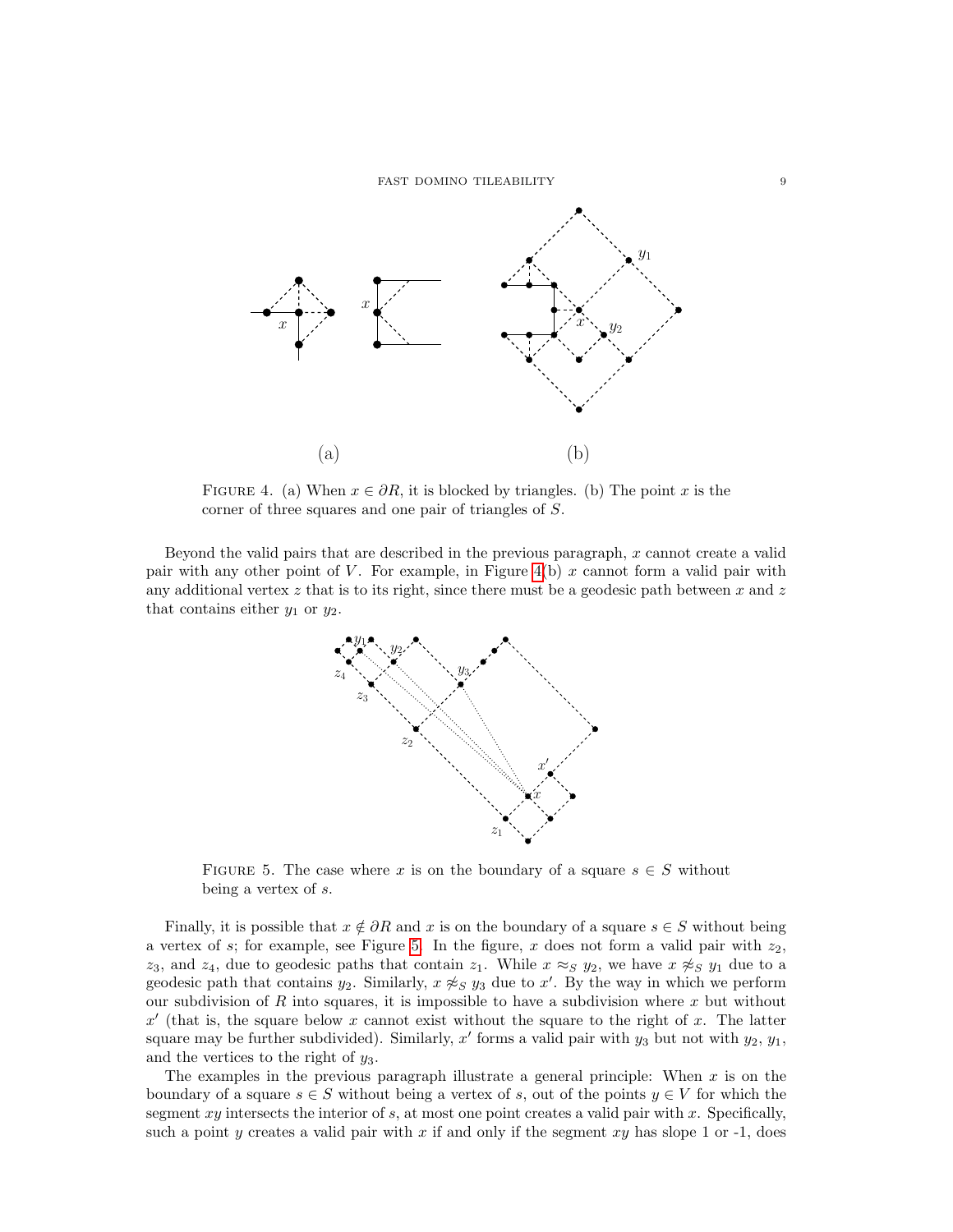not contain any other point of  $S$ , and is fully in  $R$ . Thus, in this case  $x$  is of degree at most six (and this degree is obtained when  $x$  is adjacent to two pairs of right-angled triangles).

**Computing** E. By the above degree restriction, we have  $|E| = O(p)$ . To build E, we go over each vertex of  $x \in V$  and look for the other points of V that form a valid pair with x. By considering the above cases, we notice that if x forms a valid pair with  $y \in V$ , then either x and y are on a common triangle of S or the segment  $xy$  has slope of 1 or -1 and no other points of  $V$  on it. To handle the former case, we simply go over every triangle in  $S$  and add its three edges to E.

For every line  $\ell$  of slope 1 that contains points of V, we keep an array of the points of V that are on  $\ell$ , sorted by their x-coordinate. There are  $O(p)$  lines with a total of  $O(p)$  points on them. Thus, the arrays can be built in  $O(p \log p)$  time. We then go over every array and add an edge between every two adjacent points on it, with the following exception. If we get to a point  $x \in \partial R$  on  $\ell$ , we check whether  $\ell$  leaves R in x and if so do not add the edge that intersects the outside of R. We repeat the same process for lines with slope  $-1$ , which completes the construction of E. Notice that this construction takes  $O(p \log p)$  time.

By Theorem [2.3,](#page-4-2) R is tileable if and only if there exists a height function  $g : S \to \mathbb{Z}$  that satisfies [\(2\)](#page-4-1) for every  $x, y \in S$  with  $(x, y) \in E$ . We now describe an algorithm for finding such a function g (or stating that such a function does not exist) in  $O(p \log p)$  time. Specifically, out of the set of functions that satisfy the above condition we find the maximum function  $h_{\text{max}}$ defined in [\(1\)](#page-3-0).

**Computing** g. We begin the algorithm by initializing several variables. Let  $h : \partial R \to \mathbb{Z}$  be a valid height function. The beginning of Section [2](#page-1-0) explains how to find such a function in  $O(p)$  time (if such a function does not exist, we stop the algorithm and announce that R is not tileable). Let A be an array with a cell for every point  $x \in S$ , such that eventually we would have  $A[x] = g(x)$  (that is, A would describe g). We initially place "N" in each cell of A, to state that  $g$  is currently undefined for the point that corresponds to the cell. Then, for every  $x \in \partial R$  we set  $A[x] = h(x)$ .

Let H be a heap with an element for every point of S (a standard binary heap would suffice). For each  $x \in S$  with  $A[x] = N$ , the key  $H[x]$  of x is the maximum integer value for  $g(x)$  that does not violate [\(2\)](#page-4-1) with points that already have a value in A. At first, we insert every point of S to H with key  $H[x] = \infty$ . Every time that we update a cell  $A[x]$  (including during the above initialization of the points of  $\partial R$  in A), we remove x from H and update the keys of each  $y \in S$  that is adjacent to x in G (that is, for which  $x \approx_S y$ ); specifically, for every such y we set  $H[y] = \min\{H[y], A[x] + \alpha(x, y)\}\.$  Notice that setting a value in a cell of A leads to updating at most eight elements of H.

The main part of the algorithm consists of repeating the following process until the heap H is empty and no cell of  $A$  contains the undefined value N. Let  $x$  be the point with the smallest key k in H. We set  $A[x] = k$ , remove x from H, and update the keys of points that are adjacent to x in G as described above. We then go over the vertices that are adjacent to x in G and already have values in A. For each such vertex y, we check whether x and y satisfy [\(2\)](#page-4-1). If not, then we stop the algorithm and announce that  $R$  is not tileable.

If the above process ended since the heap  $H$  is empty and no cell of  $A$  contains the undefined value N, then we obtain a function g that satisfies [\(2\)](#page-4-1). In this case, we announce that R is tileable.

**Correctness.** To prove that the algorithm is correct, it suffices to prove that the function  $g$ that the algorithm computes is indeed the maximum height function  $h_{\text{max}}$  from [\(1\)](#page-3-0) (although defined only on the points of  $S$ ). By Theorem [2.3,](#page-4-2)  $R$  is tileable if and only if such a function exists.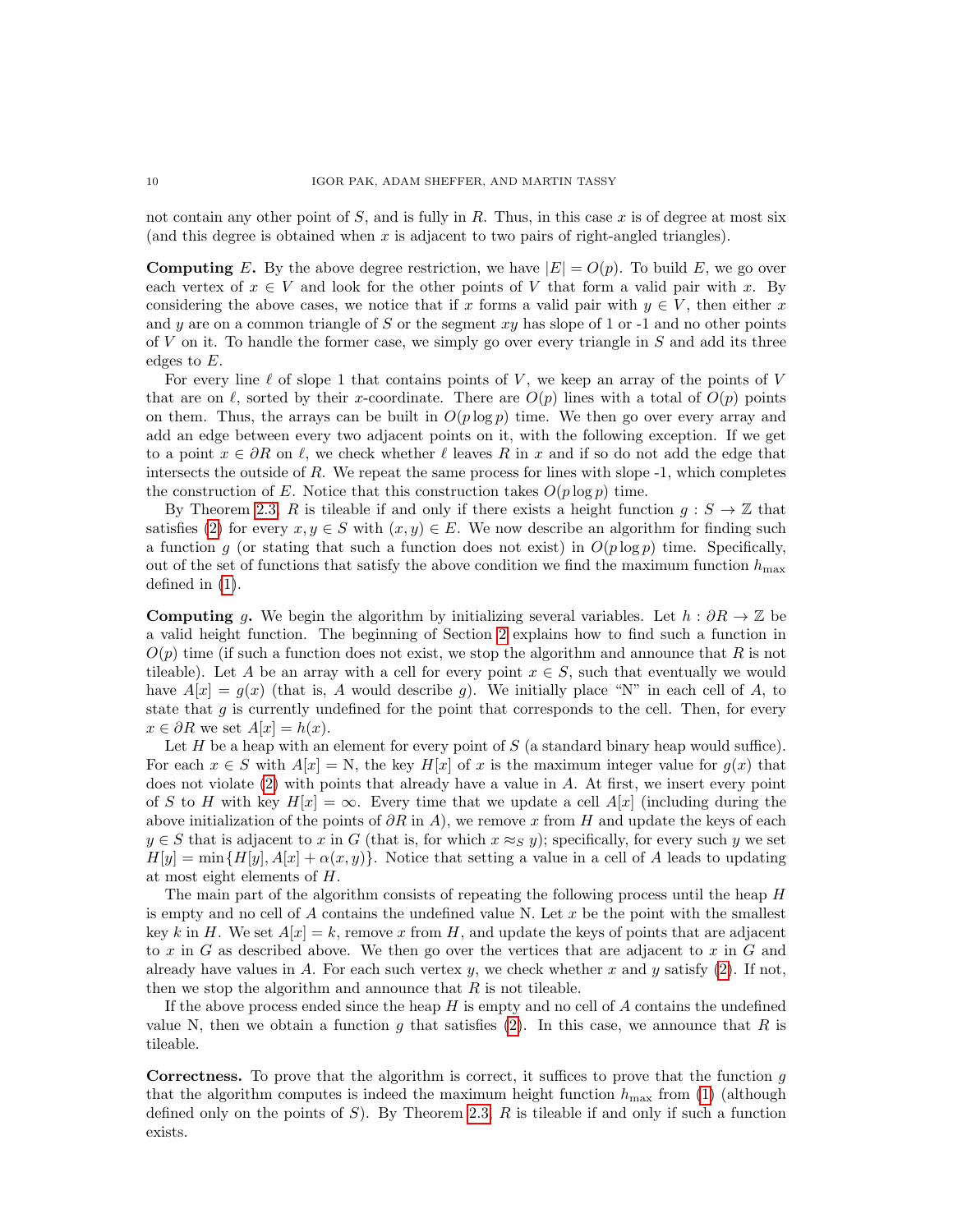We first claim that for each  $y \in S \setminus \partial R$ , there exists a point  $x \in S$  such that  $x \approx_S y$  and  $g(y)-g(x) = \alpha(x, y)$ . Indeed, if no such x exists then the algorithm would have assigned a larger value to  $g(y)$  after removing y from H. Since  $\alpha(x, y) > 0$  when  $x \neq y$ , we obtain that g has no local minimum (with respect to the edges of G) outside of  $\partial R$ . Specifically, a straightforward induction on the (edge) distance of x from  $\partial R$  shows that for every y in the interior of R there is a path  $(x_1, \ldots, x_n)$  in G such that  $y = x_1, x_n \in \partial R$ , and  $g(x_{i+1}) - g(x_i) = \alpha(x_{i+1}, x_i)$  for every  $1 \leq i < n$ .

We show that  $g = h_{\text{max}}$  on S by induction on the number of values that the algorithm already set in A. For the induction basis, the claim follows by definition for every point of  $\partial R$ . For the induction step, assume that in the *i*-th iteration of the algorithm the point  $y \in S \setminus \partial R$ is chosen, since it has a minimum key in  $H$ . By the induction hypothesis, this key is

 $H[y] = \min (A[x] + \alpha(x, y)) = \min (h_{\max}(x) + \alpha(x, y)),$ 

where the minima are over all x s.t.  $(x, y) \in E$  and  $A[x] \neq N$ .

From above, there exists a path  $(x_1, \ldots, x_n)$  in G such that  $y = x_1, x_n \in \partial R$ , and  $g(x_{i+1})$  –  $g(x_i) = \alpha(x_{i+1}, x_i)$  for every  $1 \leq i < n$ . That is,  $H[y] = h(x_n) + \alpha(x_n, y)$ . By inspecting the definition of  $h_{\text{max}}$  in [\(1\)](#page-3-0), we notice that to have  $h_{\text{max}}(y) = h(x_n) + \alpha(x_n, y)$  it remains to prove that there is no point  $z \in \partial R$  such that  $h(x_n) + \alpha(x_n, y) > h(z) + \alpha(z, y)$ . A priori, this can only happen if the value  $h(z) + \alpha(z, y)$  was not yet discovered by the algorithm since some geodesic path between y and z contains a point  $z' \in S$  that is still in the heap H.

To see why the problematic scenario is impossible, notice that in the  $i$ -th iteration the key of every point x that is still in H is at least  $h(x_n) + \alpha(x_n, y)$ ; otherwise we would have removed x from H before removing y. While some of these keys may be decreased in following steps of the algorithm, no key will be decreased to a value that is smaller than  $h(x_n) + \alpha(x_n, y) + 1$ . Thus, when removing z' from H, we have  $H[z'] \geq h(x_n) + \alpha(x_n, y)$ . This in turn implies  $h(z) + \alpha(z, y) \ge H(z') + \alpha(z', y) > h(x_n) + \alpha(x_n, y)$ . That is, the problematic scenario cannot occur, and the correctness proof is complete.

**Running time of the algorithm.** As already mentioned, obtaining S requires  $O(p \log p)$ time, building G requires  $O(p \log p)$  time, and h is computed in  $O(p)$  time. Computing g (that is, computing  $A$ ) requires  $O(p)$  steps. Every step involves a constant number of operations. Most of these operations require a constant time, except for removing the minimum element from the heap and updating the keys of at most eight other elements. Each such operation takes  $O(\log n)$  time, so computing g requires  $O(p \log p)$  time.

Proof of Theorem [1.3.](#page-1-2) We begin by describing the preprocessing step. In this step, we first run the algorithm of Theorem [1.2,](#page-0-0) to obtain a subset  $S \subset R$  of vertices of  $O(p)$  interior-disjoint squares and triangles that cover  $R$ . We also obtain the values of the maximum height function for the points of S. As stated in Theorem [1.2,](#page-0-0) this can be done in  $O(p \log p)$  time. We then preprocess the subdivision of R for point location queries (see e.g.  $[EGS]$ ). Specifically, after a preprocessing time of  $O(p)$ , for any point  $x \in R$  we can find the square or triangle that contains x in  $O(\log p)$  time.

We now move to describe the query step, where we are given a query point  $x \in R$ . First, we consider the case where x is not on the boundary of any square in the subdivision of R. By using the point location algorithm, we find the square that contains x in  $O(\log p)$  time. We then partition this square into four subsquares of equal size, and add the vertices of these subsquares into S. There are at most five new vertices, and we compute the height value of each in  $O(\log p)$ time, as in the proof of Theorem [1.2](#page-0-0) (using the  $O(p)$  arrays that we built in that proof). Out of the four subsquares, we find the one that contains  $x$  (again, assuming that  $x$  is not on the boundary of any of them) and subdivide it into four squares as before. We repeat this process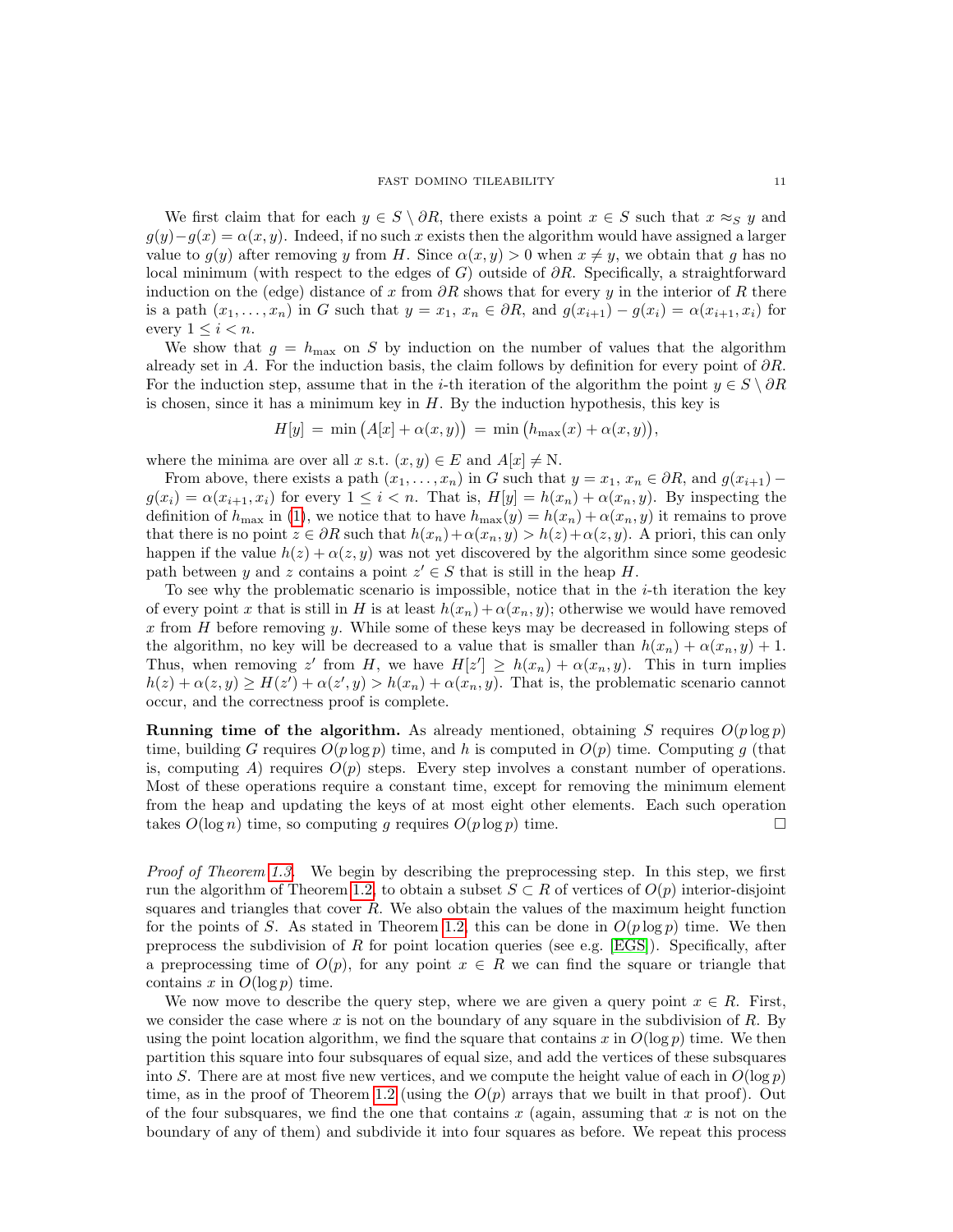until x is surrounded by eight vertices of  $S$ , as in Figure [6.](#page-11-1) We then have the height values of  $x$  and of the eight vertices that surround it. By the conditions of Lemma [2.1](#page-1-1) this implies the behavior of the maximum tiling of  $R$  around  $x$ .



<span id="page-11-1"></span>FIGURE 6. The edges of the square  $Q$  are solid, while the edges that are added in the subdivision steps of the query are dashed.

If at some point during the above process  $x$  is on the boundary of a square, we continue the subdivision process with two other points — the one immediately above  $x$  and the one immediately below  $x$ . Notice that such a split from  $x$  into two other points can occur at most once, and that at the end of the process we still obtain the height values of  $x$  and the eight vertices that surround it.

In summary, the query algorithm stops after  $O(\log p)$  steps, each taking  $O(\log p)$  time. Thus, handling a query requires  $O(\log^2 p)$  time.

Remark 3.3. We believe that with slight modifications the running time of the query can be improved to  $O(\log p)$ , but chose not to pursue this direction at this point.

# 4. Lozenge tilings

<span id="page-11-0"></span>The results of this paper can be extended to other lattices, and specifically to lozenge tilings in the triangular grid, which are dual to perfect matchings in a hexagonal grid. In this section we present a brief outline for how to extend our result to the case of lozenge tilings. Once again we follow Thurston, who defined the corresponding height function in the original paper [\[Thu\]](#page-14-6) (see also [\[Cha,](#page-14-9) [R1\]](#page-14-10)).



<span id="page-11-2"></span>FIGURE 7. Coloring the triangular grid with three colors.

Let  $\mathbb T$  be the triangular grid with a fixed coloring of the vertices in black, red, and blue, such that every edge is adjacent to two vertices of different colors (see Figure [7\)](#page-11-2). Let  $v_1$  be a vector of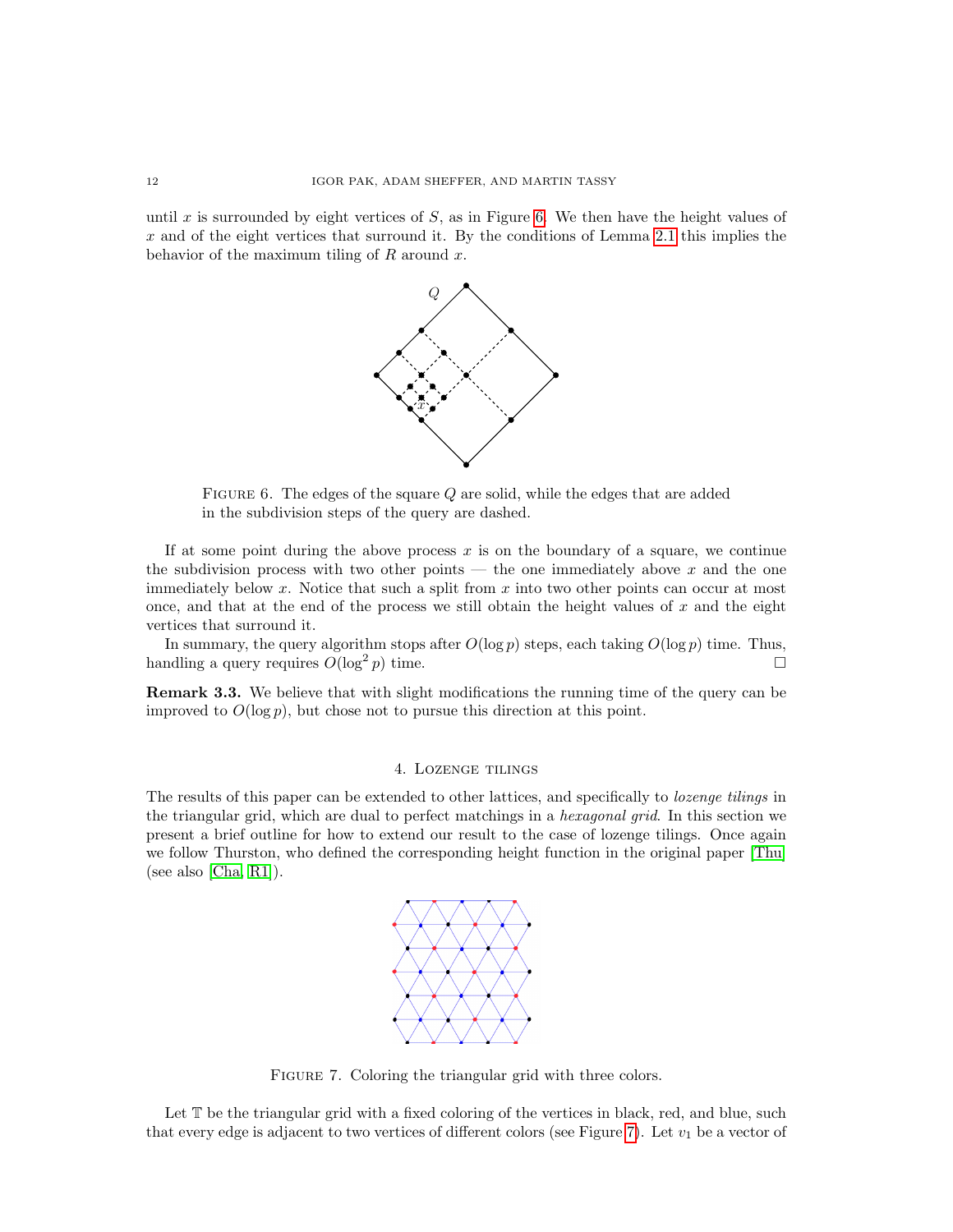length 1 in the positive direction of the x-axis, let  $v_2$  be  $v_1$  rotated counterclockwise by 120<sup>°</sup>, and let  $v_3$  be  $v_1$  rotated clockwise by 120°. Every point of T can be written as  $av_1 + bv_2 + cv_3$  (where  $a, b, c$  are non-negative integers) in infinitely many ways. For example, the origin can be written as  $(a, a, a)$  for every non-negative a. However, after adding the condition  $\min\{a, b, c\} = 0$ , for every point p of T there is a unique way of writing p as  $av_1 + bv_2 + cv_3$ . Using these unique values of a, b, c, we say that the coordinates of p are  $(a, b, c)$ .

Let  $R$  be a simply connected region in  $T$ . Similarly to the characterization of height functions for domino tilings in Lemma [2.1,](#page-1-1) a function  $h : R \to \mathbb{Z}$  is the height function of a lozenge tiling if and only if:

- (i) For every two vertices  $x, y \in R$ , we have  $h(x) h(y) = 0 \mod 3$  if and only if x and y have the same color.
- (ii) For every edge  $(x, y) \in \partial R$  with respective colors (black,red), (red,blue), or (blue,black), we have  $h(x) - h(y) = 1$ .
- (iii) For every edge  $(x, y) \in R$ , we have  $|h(x) h(y)| \leq 2$ .

Also as in the case of domino tilings, for any  $x \in R$  there exists a maximal height function of the plane  $\alpha(x, \cdot)$  with  $\alpha(x, x) = 0$ . Specifically,  $\alpha(x, y)$  is defined as the sum of the three coordinates of  $\gamma$  when considering x as the origin. In the triangular grid, we say that a sequence of points  $(x_1, \ldots, x_n)$  is a geodesic path if

- For every  $i < n$ , we have  $||x_{i+1} x_1||_1 = ||x_i x_1||_1 + 1$ .
- For every  $i < n$ , the points  $x_i$  and  $x_{i+1}$  are corners of a common  $1 \times 1$  triangle in T.

Unlike the case of  $\mathbb{Z}^2$ , in the triangular grid geodesic paths do not necessarily minimize the number of edges. Moreover, when travelling along a geodesic path, we only move in the directions  $v_1, v_2, v_3$  (since moving in one of the other three directions will result in a step of distance 2). Specifically, every geodesic path uses at most two of these three directions. As before, for  $x, y \in \mathbb{T}$  we denote by  $G(x, y)$  the union of the geodesic paths between x and y. It is not difficult to verify that  $G(x, y)$  is always a parallelogram (possibly of width zero). Let S be a set that contains  $\partial R$  and any number of points from the interior of R. We write  $x \approx_S y$ when  $x, y \in S$  and  $G(x, y) \setminus \{x, y\}$  is disjoint from S. The following theorem is the lozenge tiling analogue of Theorem [2.3.](#page-4-2)

<span id="page-12-0"></span>**Theorem 4.1.** Let R be a simply connected region in  $\mathbb{T}$  that contains the origin and let  $S \subset R$ be a set that contains  $\partial R$ . Then R is tileable if and only if there exists  $g : S \to \mathbb{Z}$  such that  $g = h$  on ∂R and for every pair  $x, y \in \partial S$  with  $x \approx_S y$  we have

(3) 
$$
-\alpha(y,x) \le g(y) - g(x) \le \alpha(x,y).
$$

The proof of Theorem [4.1](#page-12-0) follows verbatim the proof of Theorem [2.3.](#page-4-2) We omit the details. Similarly, we can use a variant of Theorem [3.1](#page-5-2) to find a subdivision of R into  $O(p)$  interiordisjoint triangles of various sizes. The main difference is that here we use equilateral triangles with side length  $2<sup>i</sup>$  instead of squares. Indeed, every such triangle can be subdivided into four interior-disjoint triangles of side length  $2^{i-1}$ . We set S to consist of ∂R together with the vertices of the triangles of the subdivision. For any  $x \in S$ , it is not difficult to show that at most six points  $y \in S$  for which  $x \approx_S y$  (the actual bound seems to be smaller than six, but this does not matter for our purpose). Finally, by revising the algorithm of Theorem [1.2,](#page-0-0) we obtain the following theorem.

**Theorem 4.2.** Let R be a simply connected region in the triangular grid of the plane, and let  $p = |\partial R|$  be the perimeter of R. Then there exists an algorithm that decides tileability of R in time  $O(p \log p)$ .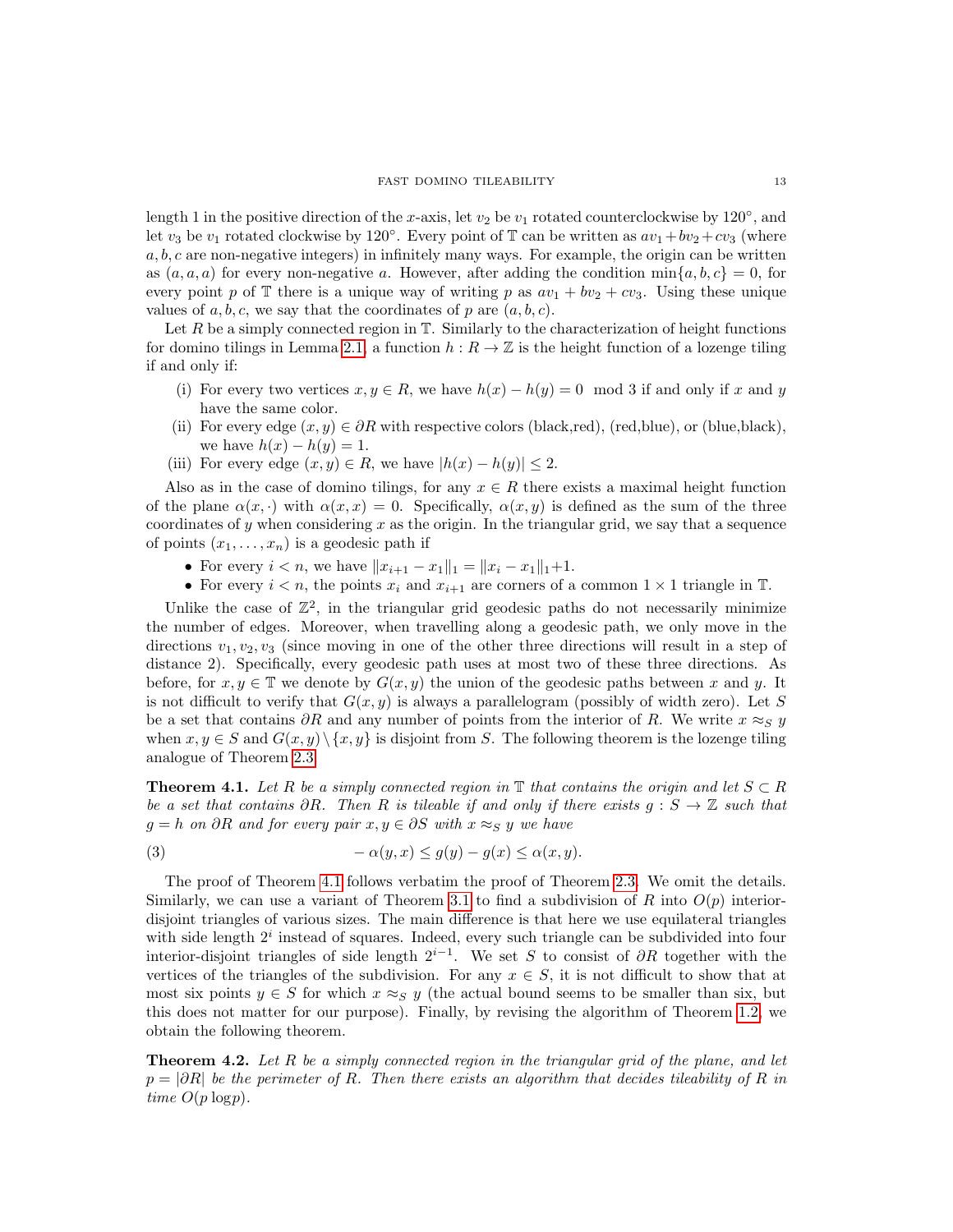### <span id="page-13-5"></span>14 IGOR PAK, ADAM SHEFFER, AND MARTIN TASSY

#### 5. Final remarks and open problems

<span id="page-13-3"></span>5.1. For general bipartite planar graphs, recent developments improve the Hopcroft–Karp bound [\[HK\]](#page-14-11) to nearly linear time. First, the existence of a perfect matching is equivalent to the circulation problem, where all white vertices have supply 1 and all black vertices have demand 1. It is known that the circulation problem in planar graphs can be solved within the same time bound as the shortest path problem with negative weights on a related planar graph [\[MN\]](#page-14-12). The latter can be solved in time  $O(n \log^2 n / \log \log n)$ , see [\[MW\]](#page-14-13). This almost matches Thurston's original  $O(n \log n)$  bound in Theorem [1.1.](#page-0-1)

<span id="page-13-4"></span>5.2. Our oracle model for the perfect matching is similar to other models of sparse graph presentations, which are popular in the study of graph properties of massive graphs (see e.g. [\[Gol1\]](#page-14-14)). The idea is to give a sublinear size presentation of a perfect matching, amenable to running further sublinear time algorithms; see e.g. [\[RS\]](#page-14-15) for a primer on the subject.

<span id="page-13-2"></span>5.3. Thurston originally defined and studied height functions for the domino tilings as in this paper and for the lozenge tilings in a triangular lattice. Since then, many generalizations and variations have been discovered. These include other rectangles in the plane [\[KK,](#page-14-16) [Korn,](#page-14-17) [R2\]](#page-14-18), other tiles in the triangular lattice [\[R1\]](#page-14-10), rhombus tilings in higher dimension [\[LMN\]](#page-14-19), perfect matchings of more general graphs in the plane and other surfaces [\[Cha,](#page-14-9) [Ito,](#page-14-20) [STCR\]](#page-14-21), and even infinite domino tilings [\[BFR\]](#page-14-22). We refer to [\[Pak\]](#page-14-23) for a (somewhat dated) survey of various tileability applications of height functions and tiling groups.

On the complexity side, there are a number of NP-completeness results for the decision and counting problems for general regions with small tiles, see e.g. [\[BNRR,](#page-13-6) [MR\]](#page-14-24), and more recently for simply connected regions  $[PY1]$ . In case of domino tilings, there are also  $\#P$ -completeness results for 3-dimensional regions [\[PY2,](#page-14-26) [V2\]](#page-14-27).

The notion of height functions for domino and lozenge tilings has also made a remarkable impact in Probability and MCMC studies (see e.g. [\[LRS,](#page-14-28) [K2\]](#page-14-5)).

<span id="page-13-1"></span>5.4. The complexity of Thurston's algorithm has been investigated to a remarkable degree in the Computational Geometry literature. These include generalizations to regions with holes [\[Thi\]](#page-14-29), parallel computing [\[Fou\]](#page-14-7), and more general graphs [\[Cha\]](#page-14-9).

The idea behind our tileability criterion, stated in Lemma [2.2,](#page-3-1) was first given in the third author's thesis [\[Tas\]](#page-14-30), in the context of tromino tilings. The criterion is especially surprising given the fundamentally non-local property of the domino tileability, as elucidated by the aug-mentablity problem (see [\[Korn,](#page-14-17) §11.3]).

5.5. We believe that our approach can be further extended to a variety of tiling problems which admit height functions, such as tilings with bars (see [\[BNRR,](#page-13-6) [KK,](#page-14-16) [Tas\]](#page-14-30)). In a different direction, the heart of the proof is the idea of *scaling* represented by the squares which are used heavily in Section [3.](#page-5-0) It would be nice to see this idea can be further developed. Finally, if the boundary  $\partial R$  is given by some kind of periodic conditions (cf. [\[K1\]](#page-14-31)), one can perhaps further speed up the domino tileability testing. Unfortunately, at the moment, we do not know how to formalize this problem.

Acknowledgements. We are very grateful to Scott Garrabrant and Yahav Nussbaum for interesting discussions and helpful remarks. The first author was partially supported by the NSF.

## **REFERENCES**

- <span id="page-13-6"></span>[BNRR] D. Beauquier, M. Nivat, É. Rémila and M. Robson, Tiling figures of the plane with two bars, Comput. Geom. 5 (1995), 1–25.
- <span id="page-13-0"></span>[Ber] R. Berger, The undecidability of the domino problem, *Memoirs AMS* 66 (1966), 72 pp.